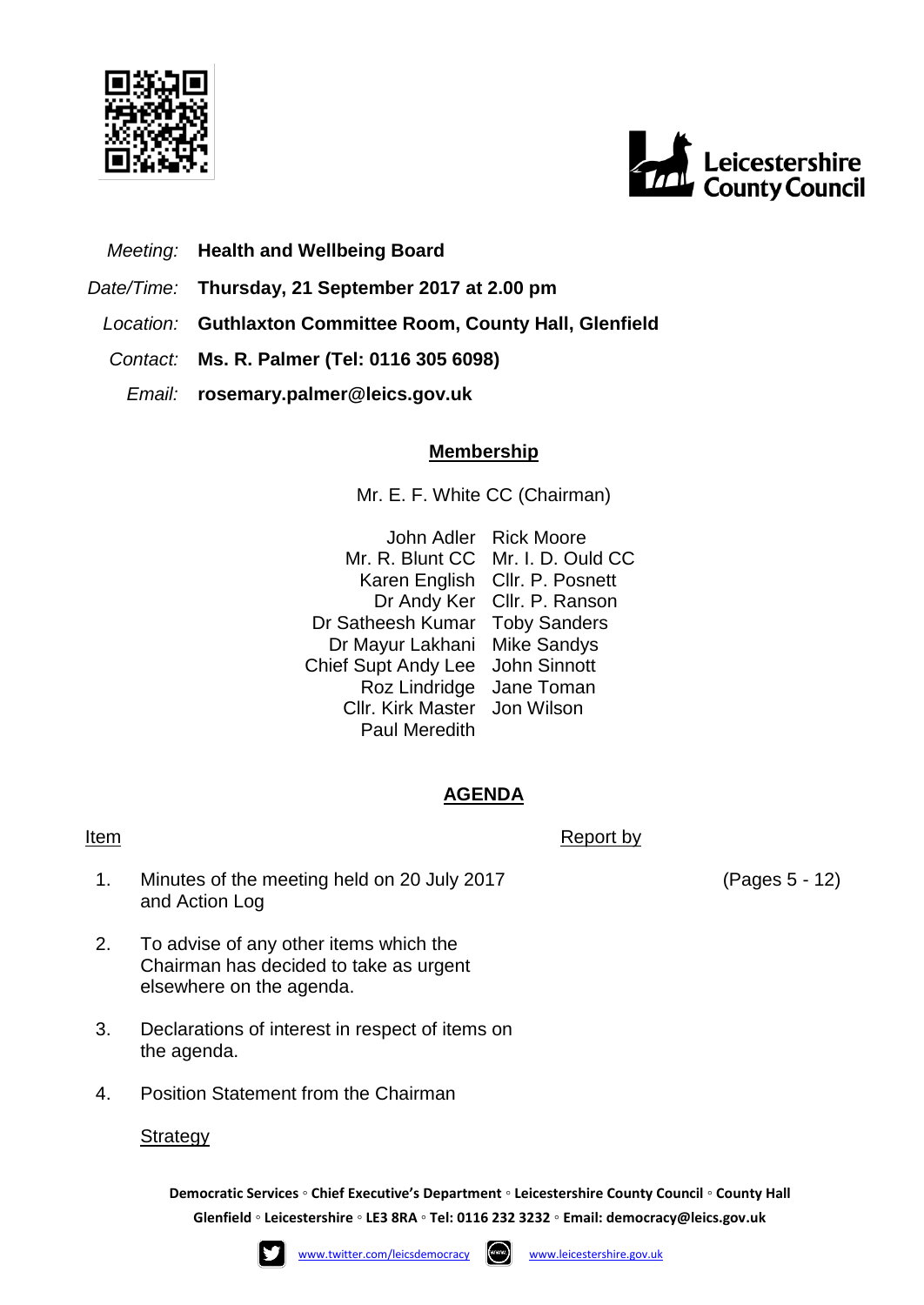| 5.  | Delayed Transfers of Care                                                                                                               | Director of Health<br>and Care<br>Integration and<br><b>Director of Adults</b><br>and Communities | (Pages 13 - 28)      |
|-----|-----------------------------------------------------------------------------------------------------------------------------------------|---------------------------------------------------------------------------------------------------|----------------------|
|     | A copy of the report to be considered by the Cabinet at its meeting on 15<br>September is attached for consideration of the Board       |                                                                                                   |                      |
| 6.  | Better Care Fund Plan Submission                                                                                                        | Director of Health<br>and Care<br>Integration                                                     | (Pages 29 -<br>158)  |
| 7.  | Implementation of the Lightbulb Programme                                                                                               | <b>Blaby District</b><br>Council                                                                  | (Pages 159 -<br>172) |
| 8.  | Progress with the Children and Families Plan                                                                                            | Director of<br>Children and<br><b>Family Services</b>                                             | (Pages 173 -<br>180) |
| 9.  | Protocol between the Health and Wellbeing<br>Board, the Health Overview and Scrutiny<br><b>Committee and Healthwatch Leicestershire</b> | <b>Chief Executive</b>                                                                            | (Pages 181 -<br>200) |
| 10. | Personal Health Budgets Local Offer Briefing                                                                                            | Leicester,<br>Leicestershire and<br><b>Rutland Clinical</b><br>Commissioning<br>Groups            | (Pages 201 -<br>210) |
|     | Performance                                                                                                                             |                                                                                                   |                      |
| 11. | Annual Report of the Safeguarding Boards                                                                                                | Independent Chair<br>of the<br>Safeguarding<br><b>Boards</b>                                      | (Pages 211 -<br>340) |
| 12. | <b>Pharmaceutical Needs Assessment</b>                                                                                                  | <b>Chief Executive</b>                                                                            | (Pages 341 -<br>346) |
| 13. | Decommissioning of Non-Evidenced Based<br>Treatments for Lower Back Pain, with or<br>without Sciatica                                   | Leicester,<br>Leicestershire and<br><b>Rutland Clinical</b><br>Commissioning<br>Groups            | (Pages 347 -<br>372) |
| 14. | Update on Recommendations from 'Check in<br>at the New Emergency Department'<br><b>Healthwatch Report</b>                               | University<br>Hospitals of<br><b>Leicester NHS</b><br>Trust                                       |                      |
| 15. | Dates of Future Meetings                                                                                                                |                                                                                                   |                      |
|     | Future meetings of the Health and Wellbeing Board will be held at<br>2.00pm on the following dates:-                                    |                                                                                                   |                      |

16 November 2017